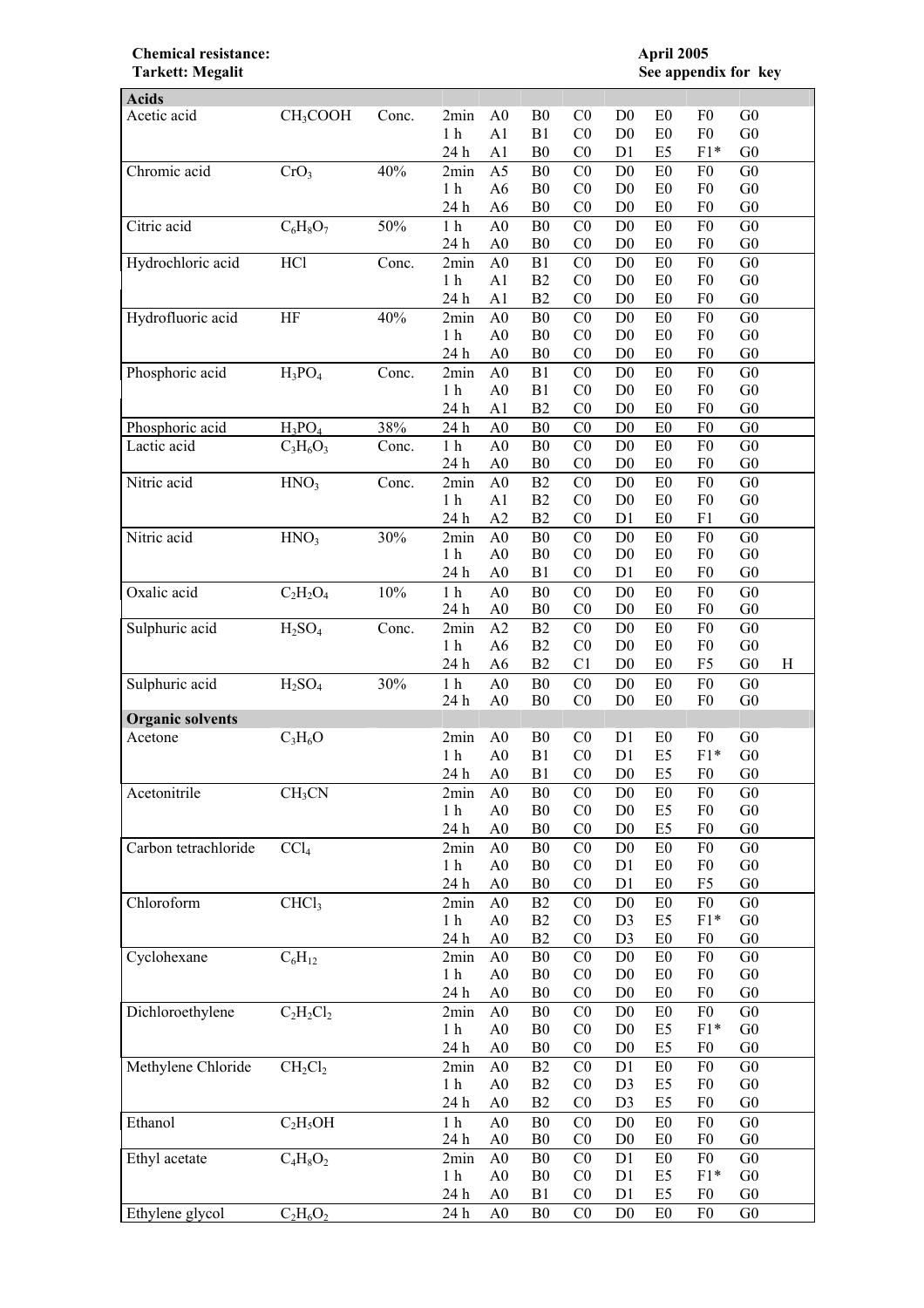## **Chemical resistance:**<br>Tarkett: Megalit

| Organic solvents, cont.  |                                 |                     |                             |                                  |                                  |                                  |                                  |                                  |                                  |                              |         |
|--------------------------|---------------------------------|---------------------|-----------------------------|----------------------------------|----------------------------------|----------------------------------|----------------------------------|----------------------------------|----------------------------------|------------------------------|---------|
| Diethyl ether            | $(C_2H_5)_2O$                   |                     | $2 min$ $A0$                |                                  | B <sub>0</sub>                   | CO                               | D <sub>0</sub>                   | E <sub>0</sub>                   | F <sub>0</sub>                   | G <sub>0</sub>               |         |
|                          |                                 |                     | 1 <sub>h</sub>              | A <sub>0</sub>                   | B <sub>0</sub>                   | CO                               | D1                               | E <sub>0</sub>                   | F <sub>0</sub>                   | G <sub>0</sub>               |         |
|                          |                                 |                     | 24 h                        | A <sub>0</sub>                   | B <sub>0</sub>                   | C <sub>0</sub>                   | D <sub>0</sub>                   | E <sub>5</sub>                   | F <sub>0</sub>                   | G <sub>0</sub>               |         |
| n-Hexane                 | $C_6H_{14}$                     |                     | 1 <sub>h</sub>              | A <sub>0</sub>                   | B <sub>0</sub>                   | C <sub>0</sub>                   | D <sub>0</sub>                   | E <sub>0</sub>                   | F <sub>0</sub>                   | G <sub>0</sub>               |         |
|                          |                                 |                     | 24 h                        | A <sub>0</sub>                   | B <sub>0</sub>                   | C <sub>0</sub>                   | D <sub>0</sub>                   | E <sub>0</sub>                   | F <sub>0</sub>                   | G <sub>0</sub>               |         |
| Formaldehyde             | CH <sub>2</sub> O               |                     | 24 h                        | A <sub>0</sub>                   | B <sub>0</sub>                   | C <sub>0</sub>                   | D <sub>0</sub>                   | E0                               | F <sub>0</sub>                   | G <sub>0</sub>               |         |
| Methanol                 | CH <sub>3</sub> OH              |                     | 1 <sub>h</sub>              | A <sub>0</sub>                   | B <sub>0</sub>                   | C <sub>0</sub>                   | D <sub>0</sub>                   | E <sub>0</sub>                   | F <sub>0</sub>                   | G <sub>0</sub>               |         |
|                          |                                 |                     | 24 h                        | A <sub>0</sub>                   | B <sub>0</sub>                   | C <sub>0</sub>                   | D <sub>0</sub>                   | E <sub>0</sub>                   | F <sub>0</sub>                   | G <sub>0</sub>               |         |
| Petrol                   |                                 |                     | 1 <sub>h</sub>              | A <sub>0</sub>                   | B <sub>0</sub>                   | CO                               | D <sub>0</sub>                   | E <sub>0</sub>                   | ${\rm F0}$                       | G <sub>0</sub>               |         |
|                          |                                 |                     | 24 h                        | ${\bf A0}$                       | B <sub>0</sub>                   | C <sub>0</sub>                   | D <sub>0</sub>                   | E <sub>0</sub>                   | F <sub>0</sub>                   | G <sub>0</sub>               |         |
| Tetrachloroethylene      | $C_2Cl_4$                       |                     | 2min                        | A <sub>0</sub>                   | B <sub>0</sub>                   | CO                               | D <sub>0</sub>                   | E0                               | F <sub>0</sub>                   | G <sub>0</sub>               |         |
|                          |                                 |                     | 1 <sub>h</sub>              | A <sub>0</sub>                   | B <sub>0</sub>                   | CO                               | D <sub>1</sub>                   | E <sub>0</sub>                   | F <sub>0</sub>                   | G <sub>0</sub>               |         |
|                          |                                 |                     | 24 h                        | A <sub>0</sub>                   | B <sub>0</sub>                   | CO                               | D <sub>1</sub>                   | E <sub>0</sub>                   | F6                               | G <sub>0</sub>               |         |
| Toluene                  | $C_7H_8$                        |                     | 2min                        | A <sub>0</sub>                   | B <sub>0</sub>                   | CO                               | D <sub>0</sub>                   | E <sub>0</sub>                   | F <sub>0</sub>                   | G <sub>0</sub>               |         |
|                          |                                 |                     | 1 <sub>h</sub>              | A <sub>0</sub>                   | B <sub>0</sub>                   | C <sub>0</sub>                   | D1                               | E5                               | $F1*$                            | G <sub>0</sub>               |         |
|                          |                                 |                     | 24 h                        | A <sub>0</sub>                   | B <sub>0</sub>                   | C <sub>0</sub>                   | D1                               | E <sub>5</sub>                   | $F1*$                            | ${\rm G0}$                   |         |
| Trichlorethylene         | $C_2 HCl_3$                     |                     | 2min                        | A <sub>0</sub>                   | B <sub>0</sub>                   | C <sub>0</sub>                   | D1                               | E0                               | F <sub>0</sub>                   | G <sub>0</sub>               |         |
|                          |                                 |                     | 1 <sub>h</sub>              | A <sub>0</sub>                   | B <sub>0</sub>                   | C <sub>0</sub>                   | D <sub>0</sub>                   | E <sub>5</sub>                   | $F1*$                            | ${\rm G0}$                   |         |
|                          |                                 |                     | 24 h                        | A <sub>0</sub>                   | B <sub>0</sub>                   | C <sub>0</sub>                   | D1                               | E <sub>5</sub>                   | F <sub>0</sub>                   | ${\rm G0}$                   |         |
| White spirit             |                                 |                     | 2min<br>1 <sub>h</sub>      | A <sub>0</sub><br>A <sub>0</sub> | B <sub>0</sub><br>B <sub>0</sub> | C <sub>0</sub>                   | D <sub>0</sub><br>D <sub>0</sub> | E <sub>0</sub>                   | ${\rm F0}$<br>F <sub>0</sub>     | ${\rm G0}$<br>${\rm G0}$     |         |
|                          |                                 |                     | 24 h                        |                                  | B <sub>0</sub>                   | C <sub>0</sub><br>C <sub>0</sub> | D <sub>0</sub>                   | E <sub>0</sub><br>E <sub>0</sub> | ${\rm F0}$                       | ${\rm G0}$                   |         |
| <b>Alkali</b> (Bases)    |                                 |                     |                             | A <sub>0</sub>                   |                                  |                                  |                                  |                                  |                                  |                              |         |
| Ammonia solution         | NH <sub>3</sub>                 | 25%                 | 1 <sub>h</sub>              | A <sub>0</sub>                   | B <sub>0</sub>                   | C <sub>0</sub>                   | D <sub>0</sub>                   | E <sub>0</sub>                   | F <sub>0</sub>                   | ${\rm G0}$                   |         |
|                          |                                 |                     | 24 h                        | A <sub>0</sub>                   | B <sub>0</sub>                   | C <sub>0</sub>                   | D <sub>0</sub>                   | E <sub>0</sub>                   | F <sub>0</sub>                   | G <sub>0</sub>               |         |
| Calcium hydroxide        |                                 | 10%                 | 1 <sub>h</sub>              | A <sub>0</sub>                   | B <sub>0</sub>                   | C <sub>0</sub>                   | D <sub>0</sub>                   | E <sub>0</sub>                   | F <sub>0</sub>                   | G <sub>0</sub>               |         |
|                          | Ca(OH) <sub>2</sub>             |                     | 24 h                        | A <sub>0</sub>                   | B1                               | C <sub>0</sub>                   | D <sub>0</sub>                   | E <sub>0</sub>                   | F <sub>0</sub>                   | G <sub>0</sub>               |         |
| Sodium hydroxide         | NaOH                            | 50%                 | 1 <sub>h</sub>              | A <sub>0</sub>                   | B2                               | C1                               | D <sub>0</sub>                   | E0                               | F <sub>0</sub>                   | G <sub>0</sub>               |         |
|                          |                                 |                     | 24 h                        | A <sub>6</sub>                   | B <sub>0</sub>                   | C <sub>0</sub>                   | D <sub>0</sub>                   | E0                               | F <sub>0</sub>                   | G <sub>0</sub>               |         |
| Sodium hydroxide         | <b>NaOH</b>                     | 10%                 | 1 <sub>h</sub>              | A <sub>0</sub>                   | B1                               | C <sub>0</sub>                   | D <sub>0</sub>                   | E0                               | ${\rm F0}$                       | G <sub>0</sub>               | $\rm H$ |
|                          |                                 |                     | 24 h                        | A <sub>0</sub>                   | B2                               | C <sub>0</sub>                   | D <sub>0</sub>                   | E <sub>0</sub>                   | F <sub>0</sub>                   | G <sub>0</sub>               | H       |
| <b>Salt solutions</b>    |                                 |                     |                             |                                  |                                  |                                  |                                  |                                  |                                  |                              |         |
| Ammonium                 | $(NH_4)_2CO_3$                  | 10%                 | 1 <sub>h</sub>              | A <sub>0</sub>                   | B <sub>0</sub>                   | CO                               | D <sub>0</sub>                   | E <sub>0</sub>                   | F <sub>0</sub>                   | G <sub>0</sub>               |         |
| carbonate                |                                 |                     | 24 h                        | A <sub>0</sub>                   | B <sub>0</sub>                   | CO                               | D <sub>0</sub>                   | E <sub>0</sub>                   | F <sub>0</sub>                   | G <sub>0</sub>               |         |
| Ammonium iron            | $NH_4Fe(SO_4)_2$                | 10%                 | 1 <sub>h</sub>              | A <sub>0</sub>                   | B <sub>0</sub>                   | C <sub>0</sub>                   | D <sub>0</sub>                   | E0                               | F <sub>0</sub>                   | G <sub>0</sub>               |         |
| (III) sulphate           |                                 |                     | 24 h                        | A <sub>0</sub>                   | B <sub>0</sub>                   | C <sub>0</sub>                   | D <sub>0</sub>                   | E <sub>0</sub>                   | F <sub>0</sub>                   | G <sub>0</sub>               |         |
| Cobaltous chloride       | CoCl <sub>2</sub>               | 10%                 | 24 h                        | A <sub>0</sub>                   | B <sub>0</sub>                   | C <sub>0</sub>                   | D <sub>0</sub>                   | E <sub>0</sub>                   | F <sub>0</sub>                   | G <sub>0</sub>               |         |
| Copper (II) sulphate     | CuSO <sub>4</sub>               | 10%                 | $1\ \mathrm{h}$             | A <sub>0</sub>                   | B <sub>0</sub>                   | C <sub>0</sub>                   | $\mathbf{D}0$                    | E <sub>0</sub>                   | ${\rm F0}$                       | ${\rm G0}$                   |         |
|                          |                                 |                     | $24\ \mathrm{h}$            | A <sub>0</sub>                   |                                  |                                  |                                  |                                  |                                  |                              |         |
| Ferrous (II) chloride    |                                 |                     |                             |                                  | B <sub>0</sub>                   | C <sub>0</sub>                   | D <sub>0</sub>                   | E <sub>0</sub>                   | F <sub>0</sub>                   | G <sub>0</sub>               |         |
|                          |                                 |                     | 1 <sub>h</sub>              | A <sub>0</sub>                   | B <sub>0</sub>                   | C <sub>0</sub>                   | D <sub>0</sub>                   |                                  | F <sub>0</sub>                   | G <sub>0</sub>               |         |
|                          | FeCl <sub>2</sub>               | $10\%$              | 24 h                        | A <sub>0</sub>                   | B <sub>0</sub>                   | C <sub>0</sub>                   | D <sub>0</sub>                   | ${\rm E0}$<br>E <sub>0</sub>     | F <sub>0</sub>                   | G <sub>0</sub>               |         |
| Ferric (III) chloride    | FeCl <sub>3</sub>               | 10%                 | 1 <sub>h</sub>              | A <sub>0</sub>                   | B <sub>0</sub>                   | C <sub>0</sub>                   | D <sub>0</sub>                   | E0                               | F <sub>0</sub>                   | G <sub>0</sub>               |         |
|                          |                                 |                     | 24 h                        | A <sub>0</sub>                   | B <sub>0</sub>                   | C <sub>0</sub>                   | D <sub>0</sub>                   | E <sub>0</sub>                   | F <sub>0</sub>                   | G <sub>0</sub>               |         |
| Potassium iodide         | ΚI                              | 10%                 | 24 h                        | A <sub>0</sub>                   | B <sub>0</sub>                   | C <sub>0</sub>                   | D <sub>0</sub>                   | E <sub>0</sub>                   | F <sub>0</sub>                   | G <sub>0</sub>               |         |
| Potassium oxalate        | $K_2C_2O_4$                     | 10%                 | 24 h                        | A <sub>0</sub>                   | B <sub>0</sub>                   | C <sub>0</sub>                   | D <sub>0</sub>                   | E <sub>0</sub>                   | F <sub>0</sub>                   | G <sub>0</sub>               |         |
| Potassium                | KMnO <sub>4</sub>               | $5\%$ in            | $2 \text{ min}$             | A <sub>6</sub>                   | B <sub>0</sub>                   | C <sub>0</sub>                   | D <sub>0</sub>                   | E0                               | F <sub>0</sub>                   | ${\rm G0}$                   |         |
| permanagnate             |                                 | $H_2O$              | 1 <sub>h</sub>              | A <sub>6</sub>                   | B <sub>0</sub>                   | C <sub>0</sub>                   | D <sub>0</sub>                   | E0                               | F <sub>0</sub>                   | G <sub>0</sub>               |         |
| Silver nitrate           | AgNO <sub>3</sub>               | $2\%$               | 1 <sub>h</sub>              | A <sub>0</sub>                   | B <sub>0</sub>                   | C <sub>0</sub>                   | D <sub>0</sub>                   | E0                               | ${\rm F0}$                       | G <sub>0</sub>               |         |
|                          |                                 |                     | 24 h                        | A <sub>0</sub>                   | ${\bf B0}$                       | C <sub>0</sub>                   | D <sub>0</sub>                   | E <sub>0</sub>                   | F <sub>0</sub>                   | ${\rm G0}$                   |         |
| Sodium carbonate         | Na <sub>2</sub> CO <sub>3</sub> | 20%                 | 1 <sub>h</sub>              | A <sub>0</sub>                   | B <sub>0</sub>                   | C <sub>0</sub>                   | D <sub>0</sub>                   | E <sub>0</sub>                   | F <sub>0</sub>                   | G <sub>0</sub>               |         |
|                          |                                 |                     | 24 h                        | A <sub>0</sub>                   | B <sub>0</sub>                   | C <sub>0</sub>                   | D <sub>0</sub>                   | E <sub>0</sub>                   | F <sub>0</sub>                   | ${\rm G0}$                   |         |
| Sodium thiosulphate      | $Na2S2O3$                       | $10\%$              | $1\ \mathrm{h}$             | A <sub>0</sub>                   | B <sub>0</sub>                   | C <sub>0</sub>                   | D <sub>0</sub>                   | E <sub>0</sub>                   | F <sub>0</sub>                   | G <sub>0</sub>               |         |
|                          |                                 |                     | 24 h                        | A <sub>0</sub>                   | B <sub>0</sub>                   | C <sub>0</sub>                   | D <sub>0</sub>                   | E <sub>0</sub>                   | F <sub>0</sub>                   | G <sub>0</sub>               |         |
| Sodium sulphite          | Na <sub>2</sub> SO <sub>3</sub> | $10\%$              | 24 h                        | A <sub>0</sub>                   | ${\bf B0}$                       | C <sub>0</sub>                   | $\mathbf{D}0$                    | ${\rm E}0$                       | F <sub>0</sub>                   | ${\rm G0}$                   |         |
| <b>Medical chemicals</b> |                                 |                     |                             |                                  |                                  |                                  |                                  |                                  |                                  |                              |         |
| Aniline blue             |                                 | $2,5%$ in           | 1 <sub>h</sub>              | A <sub>6</sub>                   | B <sub>0</sub>                   | C <sub>0</sub>                   | D <sub>0</sub>                   | E <sub>0</sub>                   | F <sub>0</sub>                   | G <sub>0</sub>               |         |
|                          |                                 | ethanol             | $24\,\ensuremath{\hbox{h}}$ | A <sub>6</sub>                   | B <sub>0</sub>                   | C <sub>0</sub>                   | D <sub>0</sub>                   | E0                               | F0                               | ${\rm G0}$                   |         |
| Betadine                 |                                 | 75mg/               | 1 <sub>h</sub>              | A <sub>0</sub>                   | B <sub>0</sub>                   | C <sub>0</sub>                   | D <sub>0</sub>                   | E <sub>0</sub>                   | ${\rm F0}$                       | G <sub>0</sub>               |         |
| skin cleanser            |                                 | ml                  | 24 h                        | A5                               | B <sub>0</sub>                   | C <sub>0</sub>                   | D <sub>0</sub>                   | E <sub>0</sub>                   | F <sub>0</sub>                   | G <sub>0</sub>               |         |
| Bromcresol green         |                                 | 0,04%               | 24 h                        | A <sub>0</sub>                   | B <sub>0</sub>                   | C <sub>0</sub>                   | D <sub>0</sub>                   | E0                               | F <sub>0</sub>                   | ${\rm G0}$                   |         |
| Eosin                    |                                 | $1\%$ in<br>ethanol | 1 <sub>h</sub><br>24 h      | A <sub>6</sub><br>A <sub>6</sub> | ${\bf B0}$<br>B <sub>0</sub>     | C <sub>0</sub><br>C <sub>0</sub> | D <sub>0</sub><br>D <sub>0</sub> | ${\rm E}0$<br>E0                 | F <sub>0</sub><br>F <sub>0</sub> | ${\rm G0}$<br>G <sub>0</sub> |         |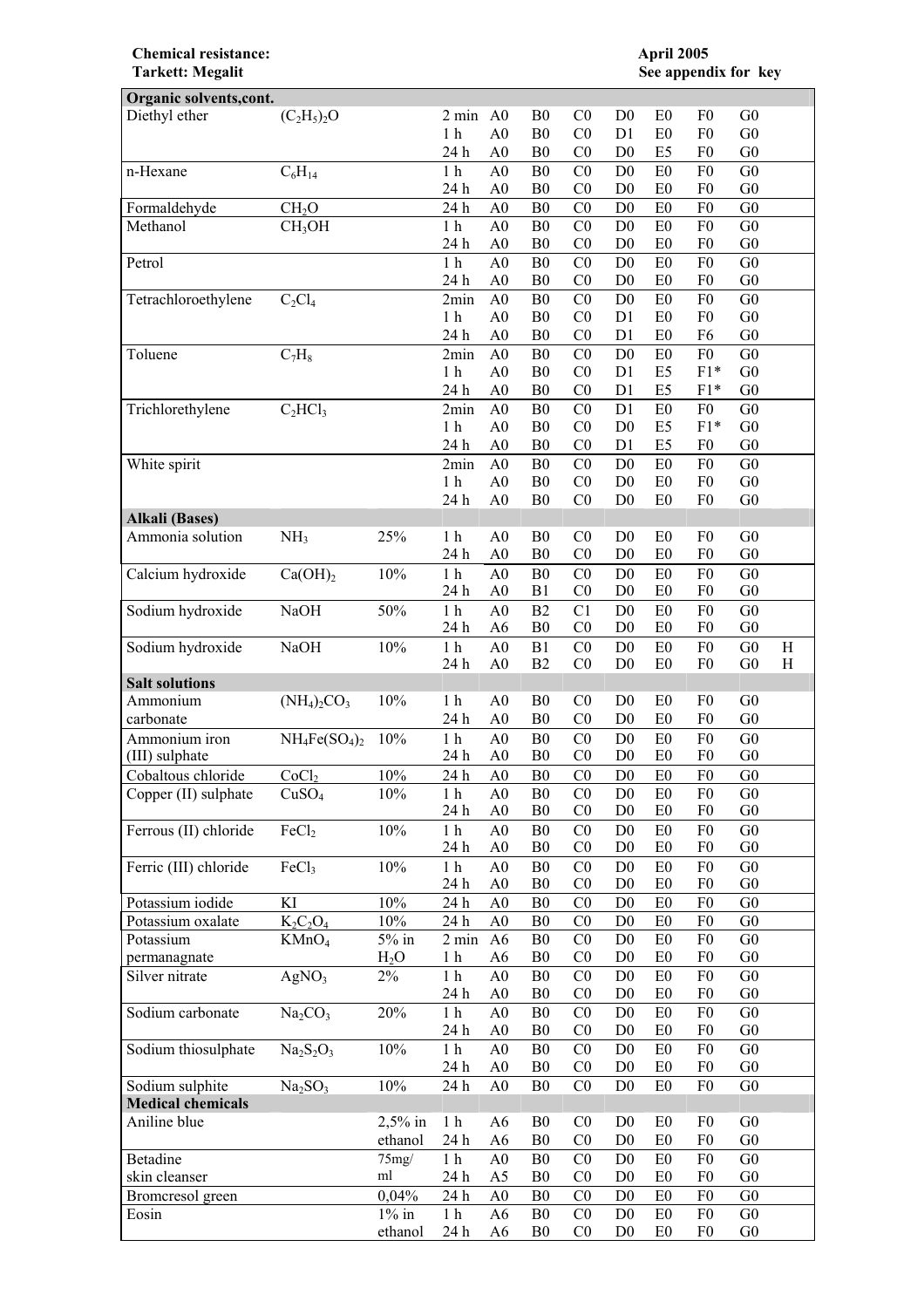**Chemical resistance:**<br>Tarkett: Megalit

| <b>Medical Chemicals, cont.</b>         |                |          |                  |                |                |                |                |                |                |                |
|-----------------------------------------|----------------|----------|------------------|----------------|----------------|----------------|----------------|----------------|----------------|----------------|
| Glutaraldehyde                          |                | 25%      | 1 <sub>h</sub>   | A <sub>0</sub> | B <sub>0</sub> | CO             | D <sub>0</sub> | E <sub>0</sub> | F <sub>0</sub> | G <sub>0</sub> |
|                                         |                |          | 24 h             | A <sub>0</sub> | ${\bf B0}$     | C <sub>0</sub> | D <sub>0</sub> | E0             | F <sub>0</sub> | G <sub>0</sub> |
| Hematoxylin                             |                | 5%       | 1 <sub>h</sub>   | A <sub>0</sub> | B <sub>0</sub> | CO             | D <sub>0</sub> | E <sub>0</sub> | F <sub>0</sub> | G <sub>0</sub> |
|                                         |                |          | 24 h             | A <sub>0</sub> | B <sub>0</sub> | C <sub>0</sub> | D <sub>0</sub> | E0             | F <sub>0</sub> | ${\rm G0}$     |
| Hibitane                                |                | 0,5%     | 1 <sub>h</sub>   | A <sub>0</sub> | B <sub>0</sub> | C <sub>0</sub> | D <sub>0</sub> | E <sub>0</sub> | F <sub>0</sub> | G <sub>0</sub> |
|                                         |                |          | 24 h             | A5             | B <sub>0</sub> | C <sub>0</sub> | D <sub>0</sub> | E <sub>0</sub> | F <sub>0</sub> | ${\rm G0}$     |
| Iodine                                  | I <sub>2</sub> | $2\%$ in | 2min             | A <sub>6</sub> | B <sub>0</sub> | CO             | D <sub>0</sub> | E0             | F <sub>0</sub> | G <sub>0</sub> |
|                                         |                | ethanol  | 1 <sub>h</sub>   | A <sub>6</sub> | B <sub>0</sub> | CO             | D <sub>0</sub> | E <sub>0</sub> | F <sub>0</sub> | G <sub>0</sub> |
| Iodoform                                |                | $1\%$ in | 1 <sub>h</sub>   | A <sub>6</sub> | B <sub>0</sub> | CO             | D <sub>0</sub> | E <sub>0</sub> | F <sub>0</sub> | G <sub>0</sub> |
|                                         |                | ethanol  | 24 h             | A6             | B <sub>0</sub> | CO             | D <sub>0</sub> | E <sub>0</sub> | F <sub>0</sub> | G <sub>0</sub> |
| Methylrosanilinium                      |                | 0,1%     | 1 <sub>h</sub>   | A <sub>0</sub> | B <sub>0</sub> | CO             | D <sub>0</sub> | E <sub>0</sub> | F <sub>0</sub> | G <sub>0</sub> |
|                                         |                |          | 24 h             | A5             | B <sub>0</sub> | CO             | D <sub>0</sub> | E <sub>0</sub> | F <sub>0</sub> | G <sub>0</sub> |
| <b>Disinfectants/cleaning compounds</b> |                |          |                  |                |                |                |                |                |                |                |
| Product                                 | Manuf./Rep.    |          |                  |                |                |                |                |                |                |                |
| Buraton 10F                             | Schülke &      | $1\%$    | 24 h             | A <sub>0</sub> | B <sub>0</sub> | CO             | D <sub>0</sub> | E <sub>0</sub> | F <sub>0</sub> | G <sub>0</sub> |
| $\ddot{\ }$                             | Mayr           | 10%      | 24 h             | A <sub>0</sub> | B <sub>0</sub> | C <sub>0</sub> | D <sub>0</sub> | E <sub>0</sub> | F <sub>0</sub> | G <sub>0</sub> |
| Citrosteril                             | Fresenius      | Conc.    | 24 h             | A <sub>0</sub> | B <sub>0</sub> | C <sub>0</sub> | D <sub>0</sub> | E <sub>0</sub> | F <sub>0</sub> | G <sub>0</sub> |
| Debisan                                 | Nordex         | $1\%$    | 24 h             | A <sub>0</sub> | B <sub>0</sub> | CO             | D <sub>0</sub> | E <sub>0</sub> | F <sub>0</sub> | G <sub>0</sub> |
| $\cdot$ <sup>2</sup>                    |                | 10%      | 24 h             | A <sub>0</sub> | B <sub>0</sub> | CO             | D <sub>0</sub> | E <sub>0</sub> | F <sub>0</sub> | G <sub>0</sub> |
| Dialox                                  | Gambro         | Conc.    | 24 h             | A <sub>0</sub> | B <sub>0</sub> | C <sub>0</sub> | D <sub>0</sub> | E <sub>0</sub> | F <sub>0</sub> | G <sub>0</sub> |
| Gevisol                                 | Schülke &      | 0,5%     | 24 h             | A <sub>0</sub> | B <sub>0</sub> | C <sub>0</sub> | D <sub>0</sub> | E <sub>0</sub> | F <sub>0</sub> | G <sub>0</sub> |
| $\cdot$ <sup>2</sup>                    | Mayr           | 5%       | 24 h             | A5             | B <sub>1</sub> | C <sub>0</sub> | D <sub>0</sub> | E <sub>0</sub> | F <sub>0</sub> | G <sub>0</sub> |
| Incidur                                 | Henkel         | 0,5%     | 24 h             | A <sub>0</sub> | B <sub>0</sub> | CO             | D <sub>0</sub> | E <sub>0</sub> | F <sub>0</sub> | G <sub>0</sub> |
| $\cdot$ <sup>2</sup>                    |                | 3%       | 24 h             | A <sub>0</sub> | B <sub>0</sub> | C <sub>0</sub> | D <sub>0</sub> | E <sub>0</sub> | F <sub>0</sub> | G <sub>0</sub> |
| Lycetol AF                              | Schülke &      | $1\%$    | 24 h             | A <sub>0</sub> | B <sub>0</sub> | CO             | D <sub>0</sub> | E <sub>0</sub> | F <sub>0</sub> | G <sub>0</sub> |
| $\cdot$ <sup>2</sup>                    | Mayr           | $5\%$    | 24 h             | A <sub>0</sub> | B <sub>0</sub> | CO             | D <sub>0</sub> | E <sub>0</sub> | F <sub>0</sub> | G <sub>0</sub> |
| Melsept                                 | <b>B</b> Braun | $1\%$    | 24 h             | A <sub>0</sub> | B <sub>0</sub> | CO             | D <sub>0</sub> | E <sub>0</sub> | F <sub>0</sub> | G <sub>0</sub> |
| $\cdot$                                 |                | $5\%$    | 24 h             | A <sub>0</sub> | B <sub>0</sub> | C <sub>0</sub> | D <sub>0</sub> | E <sub>0</sub> | F <sub>0</sub> | G <sub>0</sub> |
| Perform                                 | Schülke &      | 0,75%    | 24 h             | A <sub>0</sub> | B <sub>0</sub> | C <sub>0</sub> | D <sub>0</sub> | E <sub>0</sub> | F <sub>0</sub> | G <sub>0</sub> |
| $\ddot{\phantom{1}}$                    | Mayr           | 2,5%     | 24 h             | A <sub>0</sub> | ${\bf B0}$     | C <sub>0</sub> | D <sub>0</sub> | E0             | F <sub>0</sub> | G <sub>0</sub> |
| Sekumatic                               | Henkel         | 0,5%     | 24 h             | A <sub>0</sub> | B <sub>0</sub> | CO             | D <sub>0</sub> | E <sub>0</sub> | F <sub>0</sub> | G <sub>0</sub> |
| $\cdot$ -                               |                | 5%       | 24 h             | A <sub>0</sub> | B1             | C <sub>0</sub> | D <sub>0</sub> | E0             | F <sub>0</sub> | G <sub>0</sub> |
| <b>Sekusept Plus</b>                    | Henkel         | $1\%$    | $24\ \mathrm{h}$ | A <sub>0</sub> | B <sub>0</sub> | CO             | D <sub>0</sub> | E <sub>0</sub> | F <sub>0</sub> | G <sub>0</sub> |
| $\cdot$                                 |                | 5%       | 24 h             | A <sub>0</sub> | B <sub>0</sub> | C <sub>0</sub> | D <sub>0</sub> | E <sub>0</sub> | F <sub>0</sub> | G <sub>0</sub> |
| Spitacid                                | Henkel         | Conc.    | $1\ \mathrm{h}$  | A <sub>0</sub> | ${\bf B0}$     | C <sub>0</sub> | D <sub>0</sub> | E <sub>0</sub> | F <sub>0</sub> | G <sub>0</sub> |
|                                         |                |          | 24 h             | A <sub>0</sub> | B <sub>0</sub> | C <sub>0</sub> | D <sub>0</sub> | E <sub>0</sub> | F <sub>0</sub> | G <sub>0</sub> |
| Terralin N                              | Schülke &      | $1\%$    | 24 h             | A <sub>0</sub> | B <sub>0</sub> | CO             | D <sub>0</sub> | E <sub>0</sub> | F <sub>0</sub> | G <sub>0</sub> |
| $"$ -                                   | Mayr           | 10%      | $1\ \mathrm{h}$  | A <sub>0</sub> | B1             | C <sub>0</sub> | D <sub>0</sub> | E <sub>0</sub> | F <sub>0</sub> | G <sub>0</sub> |
| $\ddot{\ }$                             |                | 10%      | 24 h             | A <sub>0</sub> | B1             | CO             | D <sub>0</sub> | E <sub>0</sub> | F <sub>0</sub> | G <sub>0</sub> |
| <b>Tiutol KF</b>                        | B. Braun       | 3%       | $24\ \mathrm{h}$ | A <sub>0</sub> | B <sub>0</sub> | CO             | D <sub>0</sub> | E <sub>0</sub> | F <sub>0</sub> | G <sub>0</sub> |
| $^{\prime\prime}$ .                     |                | 10%      | 24 h             | A <sub>0</sub> | B1             | C <sub>0</sub> | $\mathbf{D}0$  | E <sub>0</sub> | F <sub>0</sub> | G <sub>0</sub> |
| Virkon S                                | Sterisol AB    | $1\%$    | 24 h             | A <sub>0</sub> | B <sub>0</sub> | CO             | D <sub>0</sub> | E <sub>0</sub> | F <sub>0</sub> | G <sub>0</sub> |
| $\ddot{\phantom{0}}$                    |                | 2,5%     | 24 h             | A <sub>0</sub> | B <sub>0</sub> | C <sub>0</sub> | D <sub>0</sub> | E <sub>0</sub> | F <sub>0</sub> | G <sub>0</sub> |
| <b>Incidin Plus</b>                     | Ecolab         | $1\%$    | $24\ \mathrm{h}$ | A <sub>0</sub> | B <sub>0</sub> | CO             | D <sub>0</sub> | E <sub>0</sub> | F <sub>0</sub> | G <sub>0</sub> |
|                                         |                | 5%       | 24 h             | A <sub>0</sub> | B <sub>0</sub> | C <sub>0</sub> | D <sub>0</sub> | E <sub>0</sub> | F <sub>0</sub> | G <sub>0</sub> |
| Incidin Extra N                         | Ecolab         | $1\%$    | 24 h             | A <sub>0</sub> | ${\bf B0}$     | CO             | D <sub>0</sub> | E <sub>0</sub> | F <sub>0</sub> | G <sub>0</sub> |
|                                         |                | $5\%$    | 24 h             | A <sub>0</sub> | B <sub>0</sub> | C <sub>0</sub> | D <sub>0</sub> | E <sub>0</sub> | F <sub>0</sub> | G <sub>0</sub> |
| Mikrobac forte                          | <b>BODE</b>    | $1\%$    | 24 h             | A <sub>0</sub> | B <sub>0</sub> | C <sub>0</sub> | D <sub>0</sub> | E <sub>0</sub> | F <sub>0</sub> | G <sub>0</sub> |
|                                         | Chemi          | 5%       | 24 h             | A <sub>0</sub> | B <sub>0</sub> | C <sub>0</sub> | D <sub>0</sub> | E <sub>0</sub> | F <sub>0</sub> | G <sub>0</sub> |
| Hexaguart plus                          | B. Braun       | $1\%$    | 24 h             | A <sub>0</sub> | B <sub>0</sub> | C <sub>0</sub> | D <sub>0</sub> | E <sub>0</sub> | F <sub>0</sub> | G <sub>0</sub> |
|                                         |                | 2,5%     | 24 h             | A <sub>0</sub> | B <sub>0</sub> | C <sub>0</sub> | D <sub>0</sub> | E <sub>0</sub> | F <sub>0</sub> | G <sub>0</sub> |